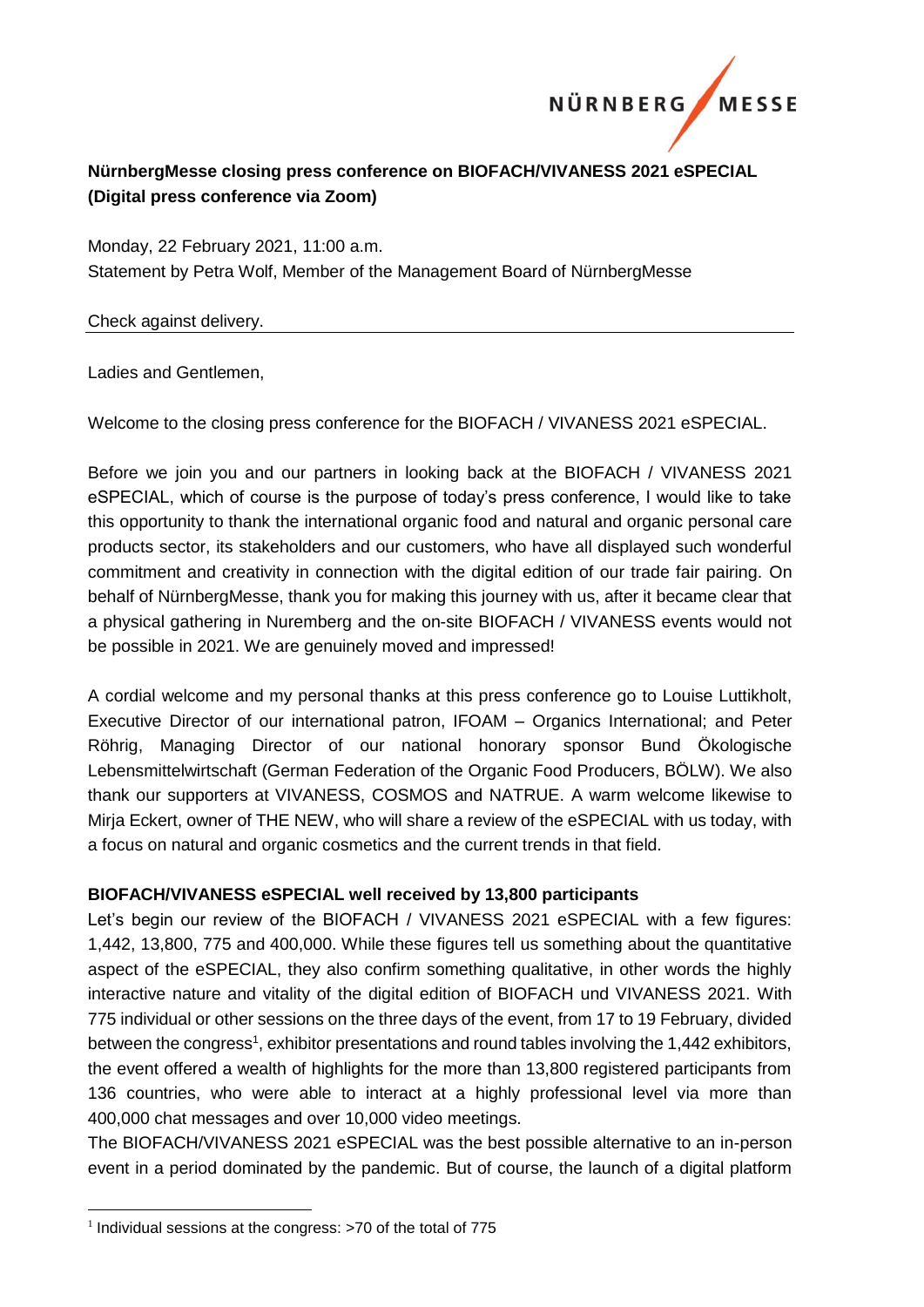also brings its own challenges, especially at a technological level. Accordingly, technical problems meant about 5 per cent of the participants had a few delays with onboarding, for which we expressly want to apologize here once again.

\_\_\_\_\_\_\_\_\_\_\_\_\_\_\_\_\_\_\_\_\_\_\_\_\_\_\_\_\_\_\_\_\_\_\_\_\_\_\_\_\_\_\_\_\_\_\_\_\_\_\_\_\_\_\_\_\_\_\_\_\_\_\_\_\_\_\_\_\_\_\_\_\_\_\_\_\_\_\_\_

This year's BIOFACH and VIVANESS Congress again proved highly popular. The session "The German Organic Market: Facts, Figures, Analysis 2021", for example, achieved record participant numbers with more than 700 attendees. The congress, which takes place every year in parallel with the trade fair pairing, is an integral part of BIOFACH, the World's Leading Trade Fair for Organic Food Products, and VIVANESS, the International Trade Fair for Natural and Organic Personal Care. With regard to the congress in particular, 2021 and the eSPECIAL have both shown that the digital dimension increases the range of the event considerably. Many of the sessions attracted interest from several hundred participants, who were able to interact at a high professional level. To give a couple of examples, with about 550 participants, "Safe sustainability for packaging: Current requirements, trends and challenges for the future" represented one of the top themes, just like "Natural And Organic Cosmetics Industry Monitor 2020: Data, Facts and Forecasts" and "Beauty Briefing – Global Beauty Trends and Inspirations" in the VIVANESS congress. Each of these latter events recorded more than 350 participants, and more than 200 registered for the STADTLANDBIO Digital congress, held in parallel with the BIOFACH/VIVANESS eSPECIAL.

In addition to the professionally polished congress programme, highlights this year once again included new products and trends. Trade fair trends at BIOFACH in 2021 were "plant-based products", "low-sugar and sugar-free products", "food with additional benefits", "sustainability and social responsibility", and at VIVANESS "waterless beauty, me time & comfort, safe beauty and circular beauty". Once again, participants selected their favourites from among the more than 500 new products presented at the digital New Products Stand to receive the Best New Product Award. The two digital trend tours based on the trade fair trends, as determined by the new products submitted for the event, proved highly popular, with over 540 and more than 280 inspired listeners, respectively.

At a personal level, I'm always very pleased to see the organic food industry research award "BioThesis" presented at BIOFACH, just as it was again this year. Once again I had the honour to deliver a short speech to the prizewinners in recognition of their impressive and forwardlooking themes as part of the award ceremony.

## **When we meet again on 15-18 February 2022, the show will switch to a new Tuesday-Friday slot.**

The BIOFACH / VIVANESS 2021 eSPECIAL confirms the strong needs on the part of the international sector to interact, network, and have a place to meet, as offered by BIOFACH/VIVANESS. The trade fair pairing is a place to meet and interact at both an emotional and a personal level, as well as a platform for business and knowledge. We're pleased that this year's digital format offered a pandemic-compatible alternative, and especially that all the stakeholders accepted it so well! At the same time, we're already fired